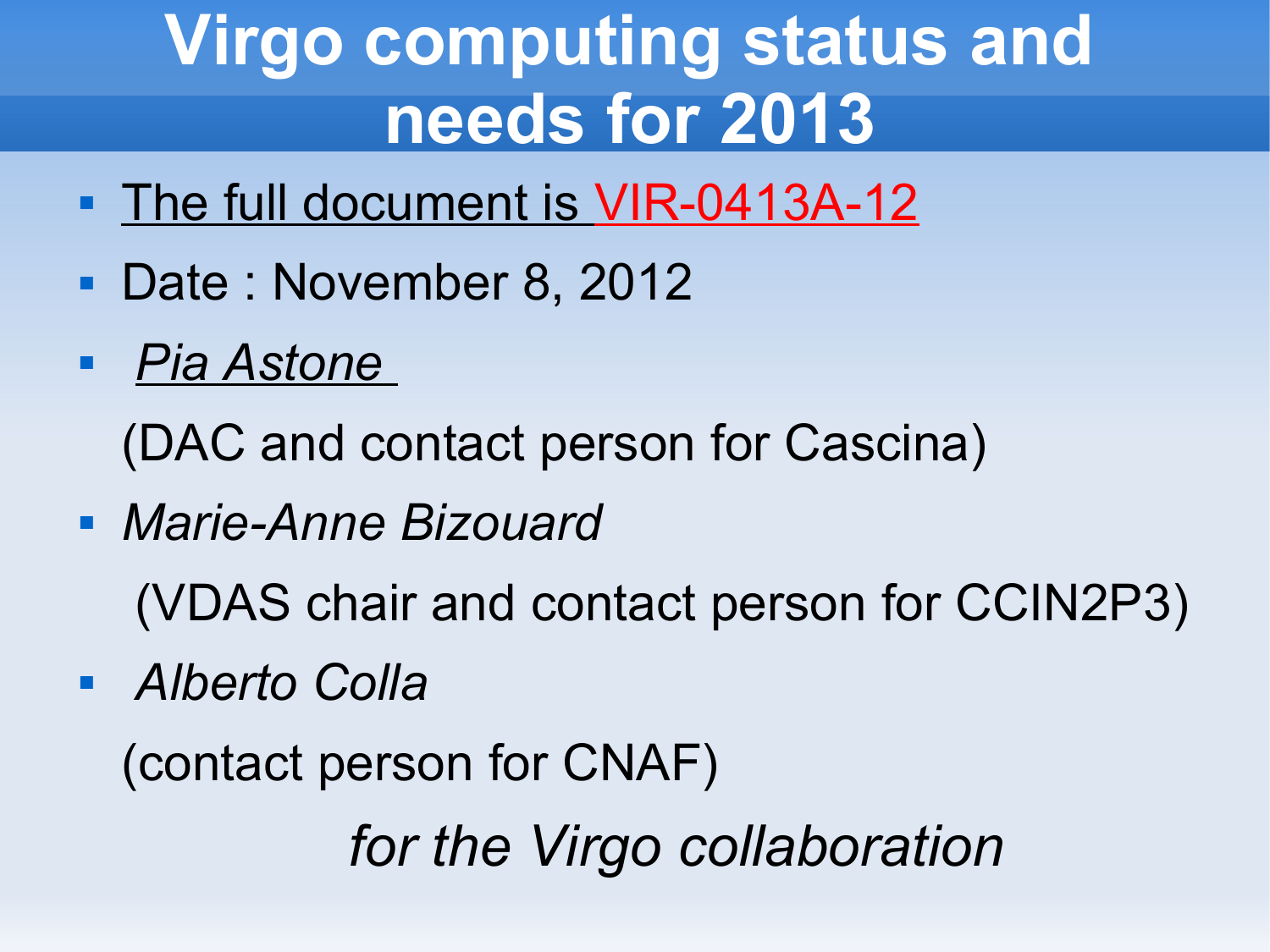## **General policy of Virgo computing**

- We actually use the farm in Cascina for on-line, in-time and low-latency searches.
- We use the CNAF and CCIN2P3 computing centers for off-line analysis.
- We are actually using also LSC computing facilities for searches developed jointly with LSC that require the **Condor** architecture, but this is an issue we are now planning to solve.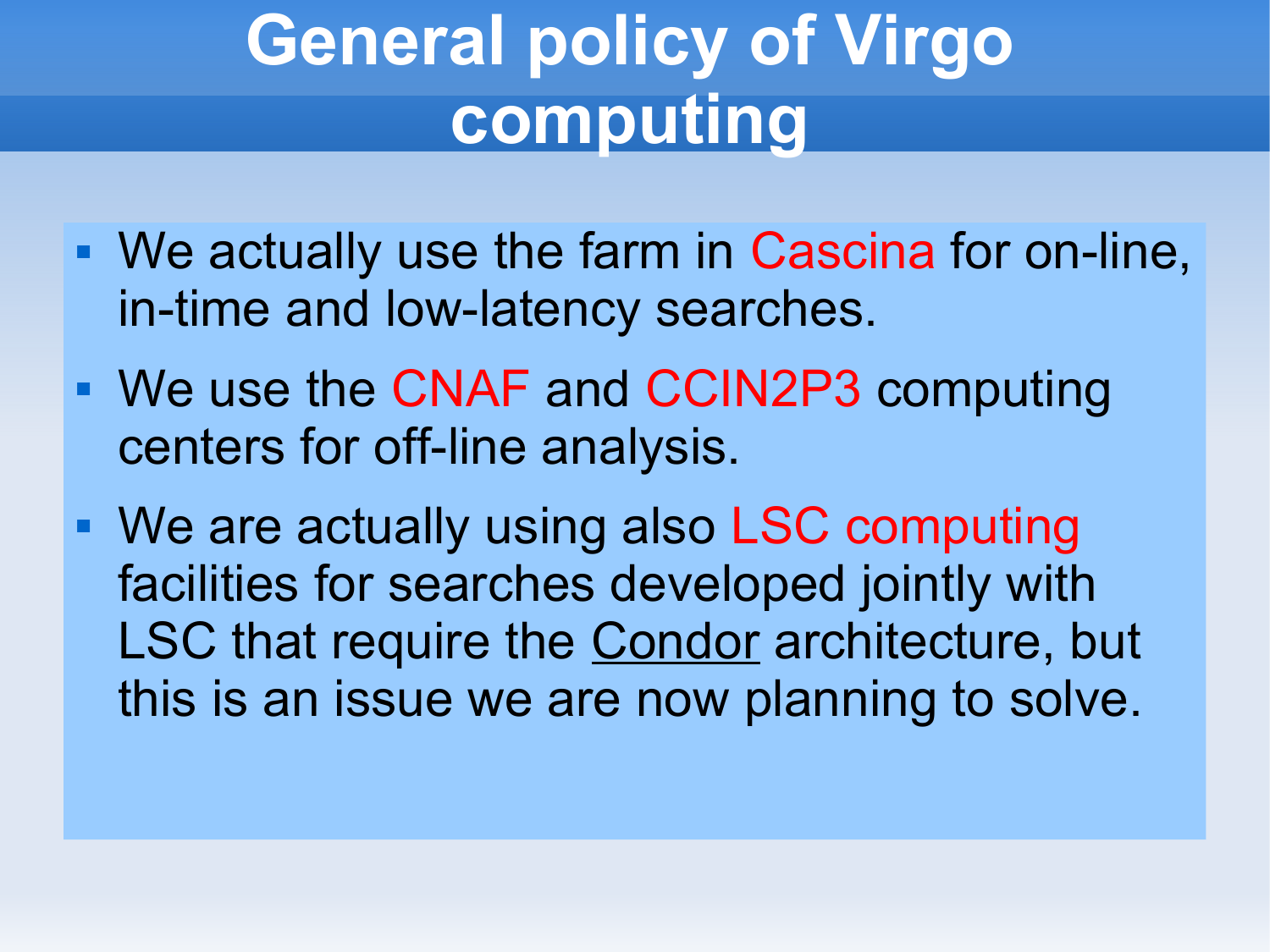(1)A first attempt to face this problem was the implementation of a submission system based on the pilot job framework, which create a virtual Condor cluster on a Virgo farm to which jobs can be submitted from a user interface (2011)

(2) Another alternative which we are going to test is the Pegasus Workflow Management System, which provides a layer for the job submission in different Grid environments

(3) Another possibility we are exploring is the development of libraries based on the OpenCL framework, which might in the future make use of GPUs, thus reducing the computational time. Particularly important for All-Sky searches.

*Tests for 2) and 3) are now ongoing at CNAF, with support from them. A queue and 4 machines, 96 cores, will be dedicated to tests with OpenCL*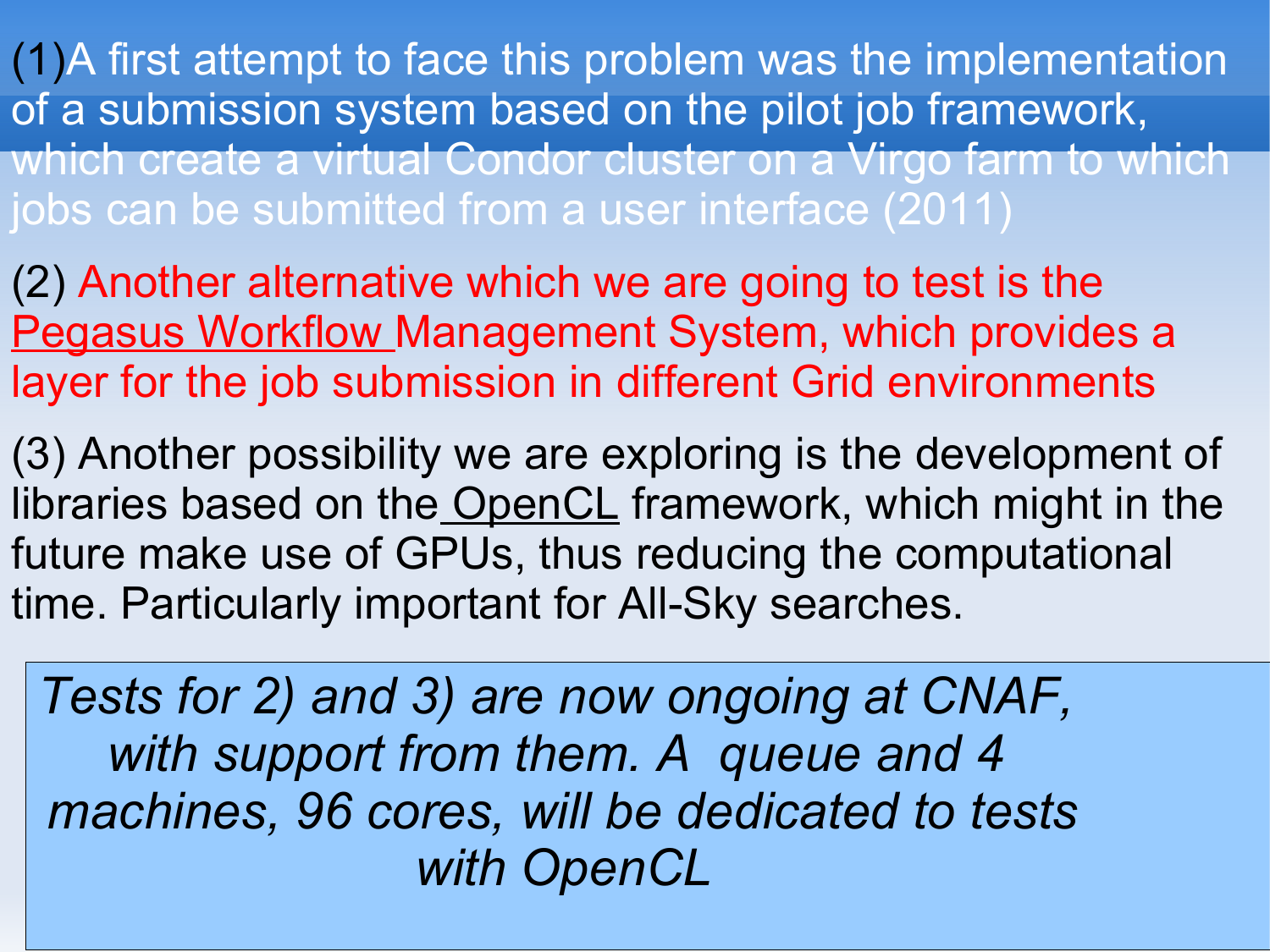- No data have been taken during this year, as Science data taking ended in Sept. 2011
- **Two "Engineering runs" have been done during** 2012 and two are scheduled for 2013. They are 1 month long.
- The goal for these joint LIGO-Virgo runs is to test important software infrastructure, establish procedures for software release/maintenance during advanced detector era, test detector characterization early using real subsystem data, measure progress of analysis groups on software for key science goals.
- During these runs we would test data transfer with new improved tools, data access, on-line data processing and low-latency g. w. searches.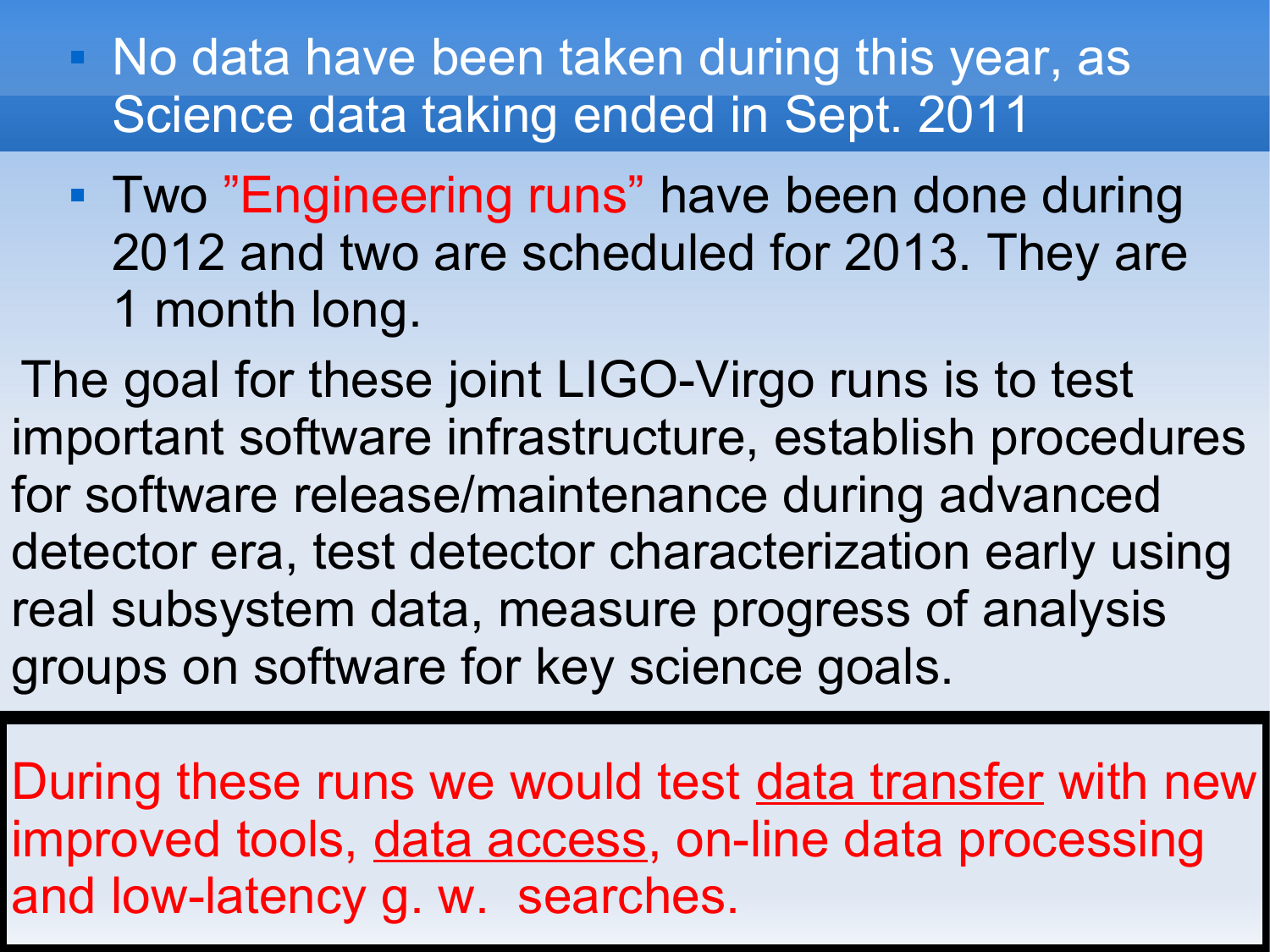#### **Status of the Searches**

- No new Science data have been taken but still **many analysis on past data are ongoing**  and will continue during the year 2013.
- In addition to these, we are using data from ERs or **MDC** (Mock data challenges) to test new pipelines or improvements or new features of old pipelines.
- **Thus, despite the fact that no new data have been** taken, Data Analysis is still ongoing and in some cases the Computational Needs are now higher than in the past ("CW search")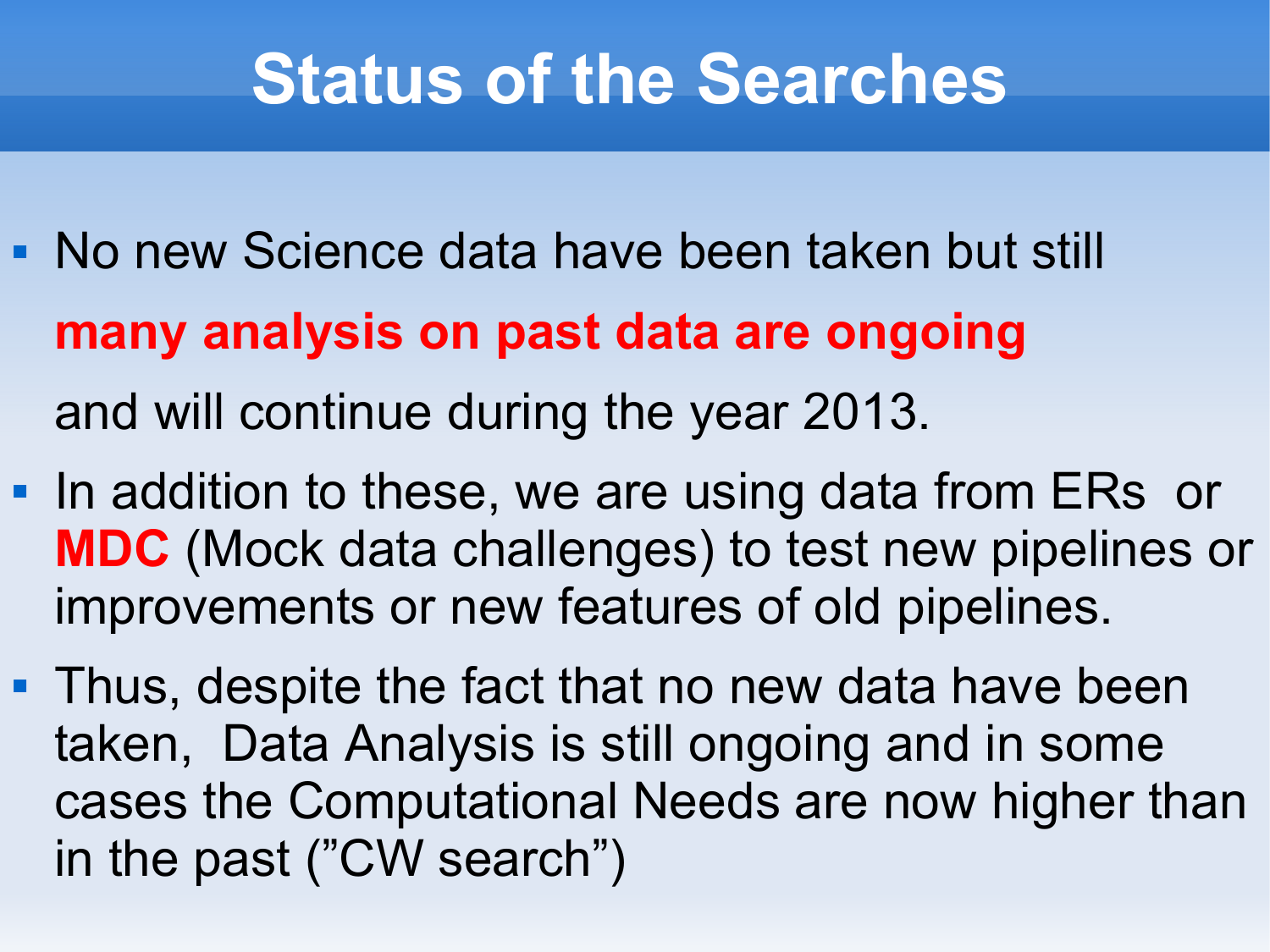### **STORAGE in the CCs 2008-2012**

| Year CNAF                                           | $grfs4$ [TB]                                                     | gpfs $3$ [TB]                     | Castor or                                               | Castor disk [TB]<br>used / available Virgo   used / available Virgo   GEMSS [TB]   used / available all exp. |
|-----------------------------------------------------|------------------------------------------------------------------|-----------------------------------|---------------------------------------------------------|--------------------------------------------------------------------------------------------------------------|
| 2009<br>$2010$ (Oct. 1)<br>2011<br>$2012$ (Oct. 29) | 190 / 256<br>$261 / (256 + 186) = 442$<br>345 / 384<br>325 / 368 | 9 / 16<br>16/16<br>26/32<br>33/48 | $145$ (Castor)<br>$163$ (Castor)<br>$750$ $(**)$<br>826 | $(+)$<br>17/36                                                                                               |

Table 4: Storage at CNAF since 2009.  $(+)$  means that we don't know the exact number. In 2011 data from Castor have migrated to GEMSS, which uses gpfs virgo4 as cache disk. (\*\*) by the end of 2011,  $\sim 80$  TB more data were stored in GEMSS, but it was decided that these tapes cost would be reported to 2012 budget.

|                       |     | Year (CCIN2P3)   HPSS [TiB]   XrootD cache [TiB] | sps [TiB]              | SRB [TiB]                 |
|-----------------------|-----|--------------------------------------------------|------------------------|---------------------------|
|                       |     | used / available Virgo                           | used / available Virgo | used / available all exp. |
| 2008                  | 162 | 108 / 140                                        | 2/3.4                  | 26/1                      |
| 2009                  | 317 | 109 / 184                                        | 1.1 / 5.4              | 32 / 106                  |
| 2010                  | 497 | $162 / 184 + 124$                                | 3.6 / 5.4              | 32 / 203                  |
| 2011                  | 790 | 145 / 308                                        | 4.0 / 5.4              | 44 / 203                  |
| $\pm 2012$ (oct 2012) | 791 | 89 / 308                                         | 3.4 / 7.8              | 27 / 270                  |

Table 5: Storage at CCIN2P3 since 2008. means that we don't know the exact number.  $\clubsuit$  2.4 TB have been added on October 2012 while no Virgo request has been made for 2012.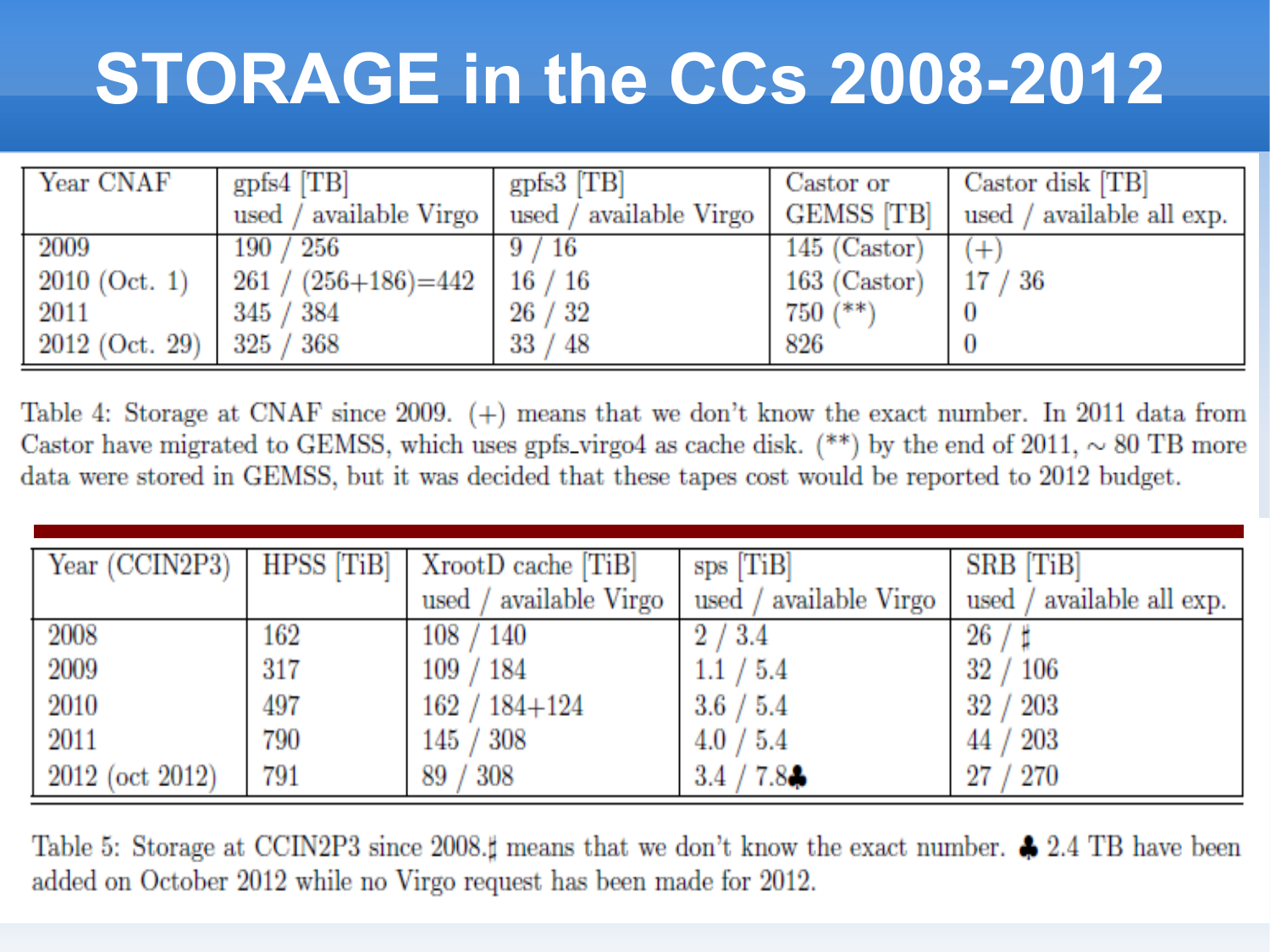#### **Computing in the CCs 2007-2012**

| year                          | CNAF (WCT)   | CCIN2P3 (WCT/CPU) |
|-------------------------------|--------------|-------------------|
|                               | [kHSE06.day] | [kHSE06.day]      |
| 2007                          | 60           | - 91              |
| 2008                          | 240          | 740               |
| 2009                          | 453          | $^{\prime}~388$   |
| 2010                          | 162          | $^{\prime}~130$   |
| 2011                          | 674          | 142               |
| 2012 (Oct. 29 <sup>th</sup> ) | 90           | -80<br>$103\,$    |

Table 7: Evolution since 2007 of the CPU used at the CCs. + means that wall clock time numbers are not known for all years before 2012.

- At CNAF in 2012, CPU resources are used for the All-sky CW search since this summer. The searches have started but end of 2012 (Nov., Dec.) and 2013 will correspond to a processing peak.
- The request at CNAF for the year 2012 was 400 kHSE06.day.
- This number, given that 1 core = 7.5 HS06, corresponds to 150 cores for 1 year or to 900 cores for two months, which is what we need now.
- We have agreed with CNAF of the use of this computing power in November and December
- (**in particular CNAF agreed to assign us 1000 CPUs for two months).** We would thus use by the end of the year the full computing power foreseen at CNAF for the year 2012 .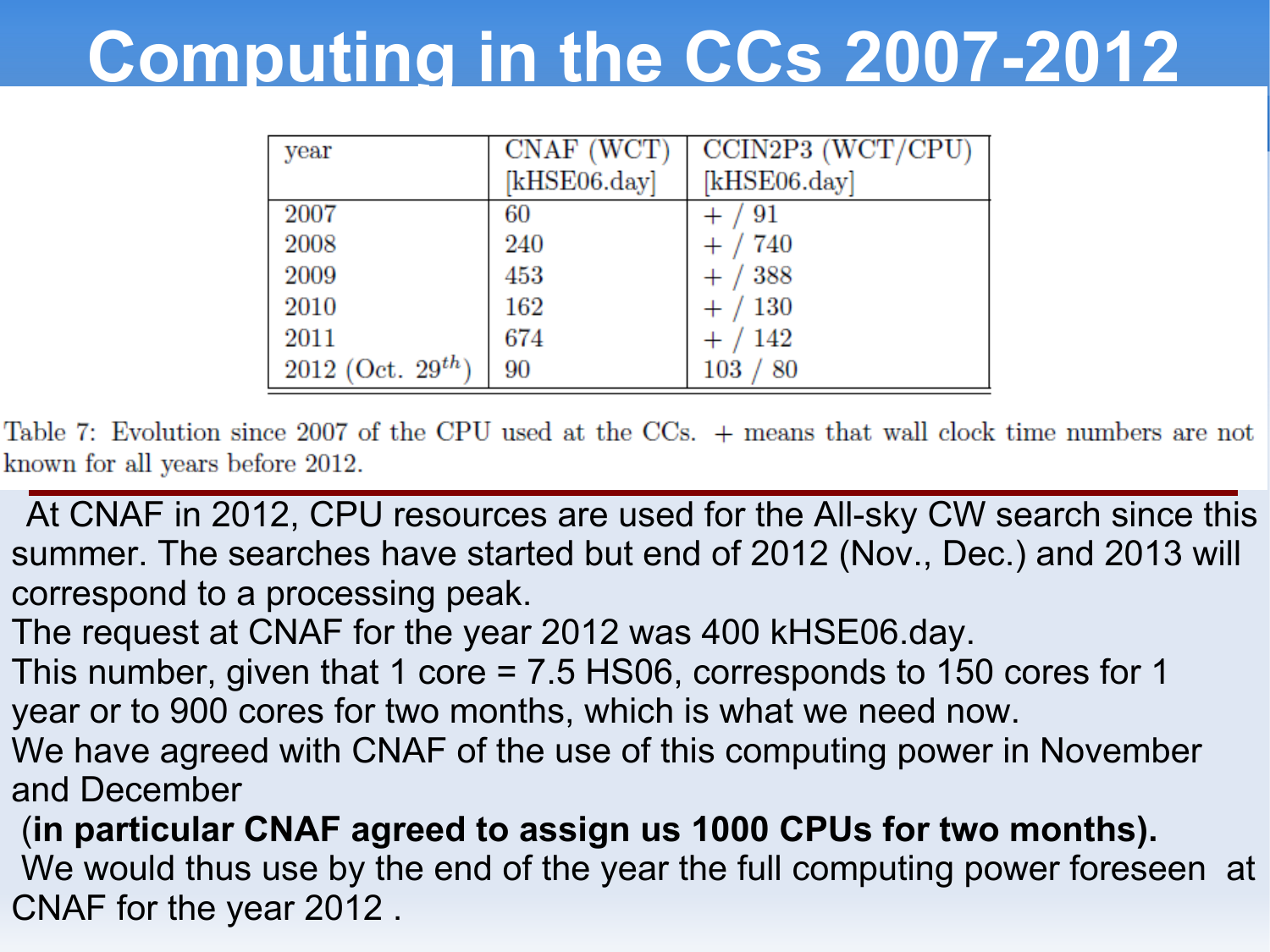# **Computing needs for 2013 @ CCs**

| Group        | CNAF [kHSE06.day] | CCIN2P3 [kHSE06.day] |
|--------------|-------------------|----------------------|
| <b>Burst</b> | 30                | 350                  |
| CBC          | 100               | 30                   |
| CW           | 550               |                      |
| <b>SGWB</b>  |                   |                      |
| detchar      |                   | 50                   |
| <b>TOTAL</b> | 680               | 430                  |

Table 8: Computing needs for 2013 in kHSE06.day.

**680 kHSE06.day @ CNAF 430 kHSE06.day @ CCIN2P3**